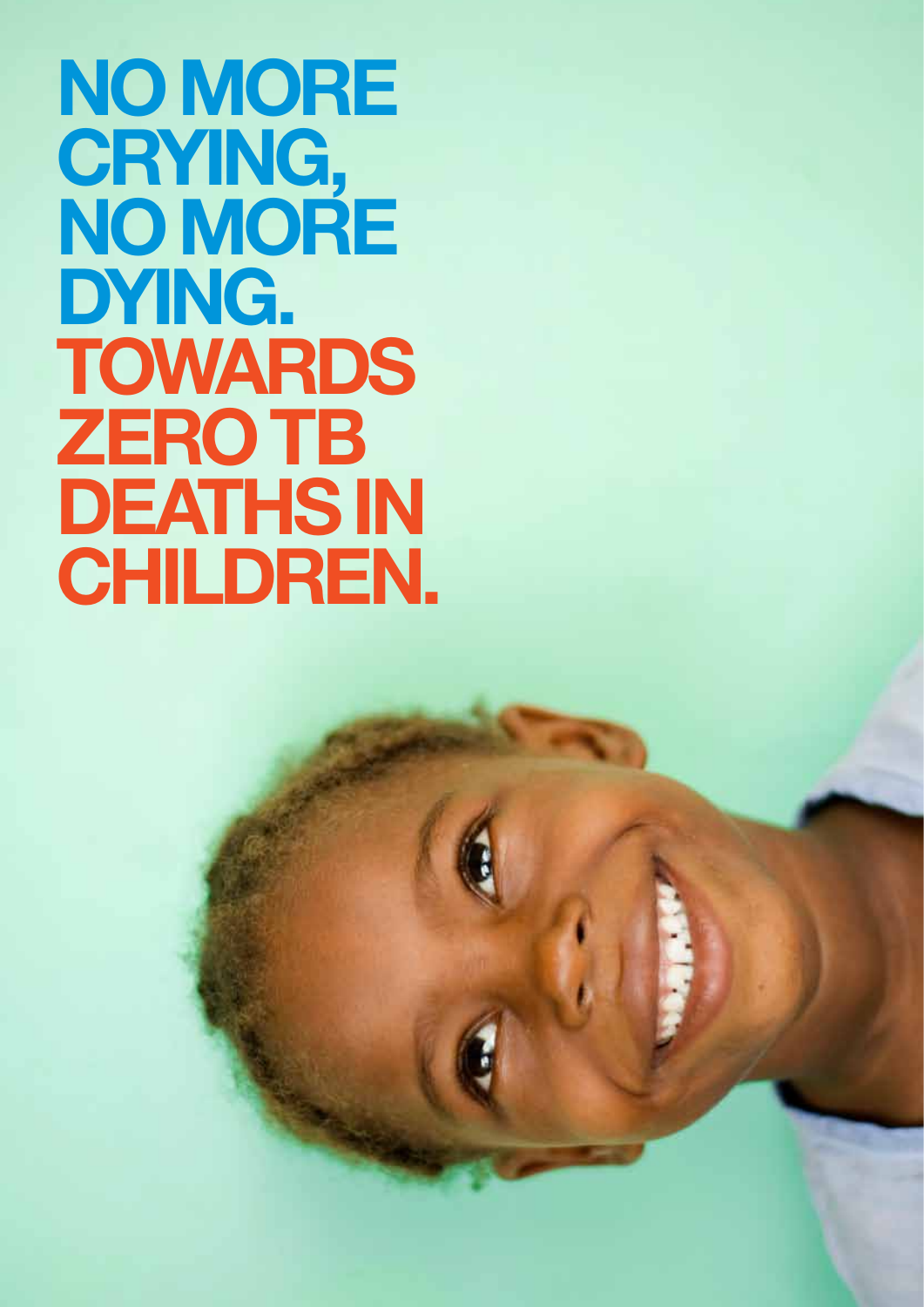# **Fast facts**

- **Tuberculosis (TB) is often not considered as a possible diagnosis and therefore goes undetected in children. This has made it difficult to assess the scope of the childhood TB epidemic.**<sup>1</sup>
- **At least half a million children become ill with TB each year.**<sup>2</sup>
- **Each year as many as 70 000**<sup>3</sup> **children die of TB - a curable disease that today should never take the life of a child.**
- **Children under 3 years of age and those with severe malnutrition or compromised immune systems are at greatest risk for developing TB.**
- **TB most commonly affects the lungs, but in 20% to 30% of cases in children it affects a different part of the body. Infants and young children are at special risk of having severe, often fatal forms of TB, such as TB meningitis, which can leave them blind, deaf, paralyzed or mentally disabled.**
- **In 2010 there were some 10 million children orphaned by the death of a parent from TB.**
- **Children are just as vulnerable as adults to developing—or becoming infected with—drug-resistant forms of TB that require a lengthy, costly treatment with often severe side effects.**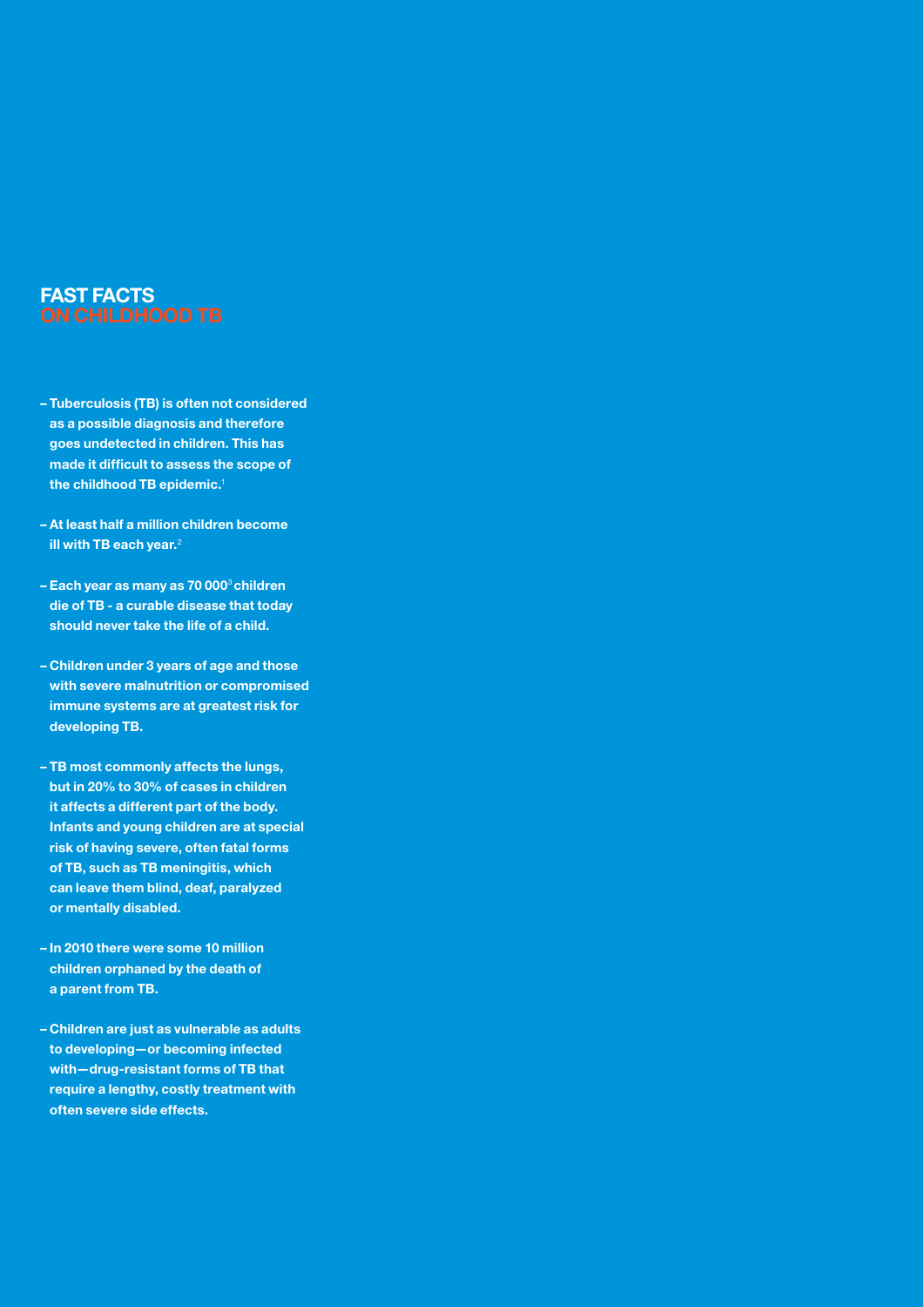



**NO MORE CRYING, NO MORE DYING. Towards zero TB deaths in children**

### **Imagine…**

#### being the parent of a child with tuberculosis (TB.)

Probably your child has been feverish and losing weight. Maybe she is coughing, and the cough is getting worse. She is constantly tired and unable to play with friends as before. She cannot understand what is happening to her.

They tell you at the clinic that she needs a TB test. This is not a simple matter. There is not a simple, painless test for TB in children. A doctor needs to insert a tube down her throat and then inject liquid in order to get a sample to test. This is frightening and painful for your daughter.

When the test comes back positive, you find out she will have to take four different medicines over six months.

You will soon find out the medicines don't come in the form of a syrup or chewable tablets. You will need to crush up the pills or encourage her to swallow them whole and find ways to help her to complete the treatment. It won't be easy, but you will have to do it. If all goes well she should be cured, but without proper treatment, TB often kills.

Imagine too how you feel knowing that your child is going through this ordeal because she caught TB from you. The vast majority of children with TB become ill through being infected by a parent.

Hundreds of thousands of mothers and fathers face this situation every year if they are fortunate enough to have access to diagnostic facilities and TB drugs for children. In many places children with TB have nowhere to go.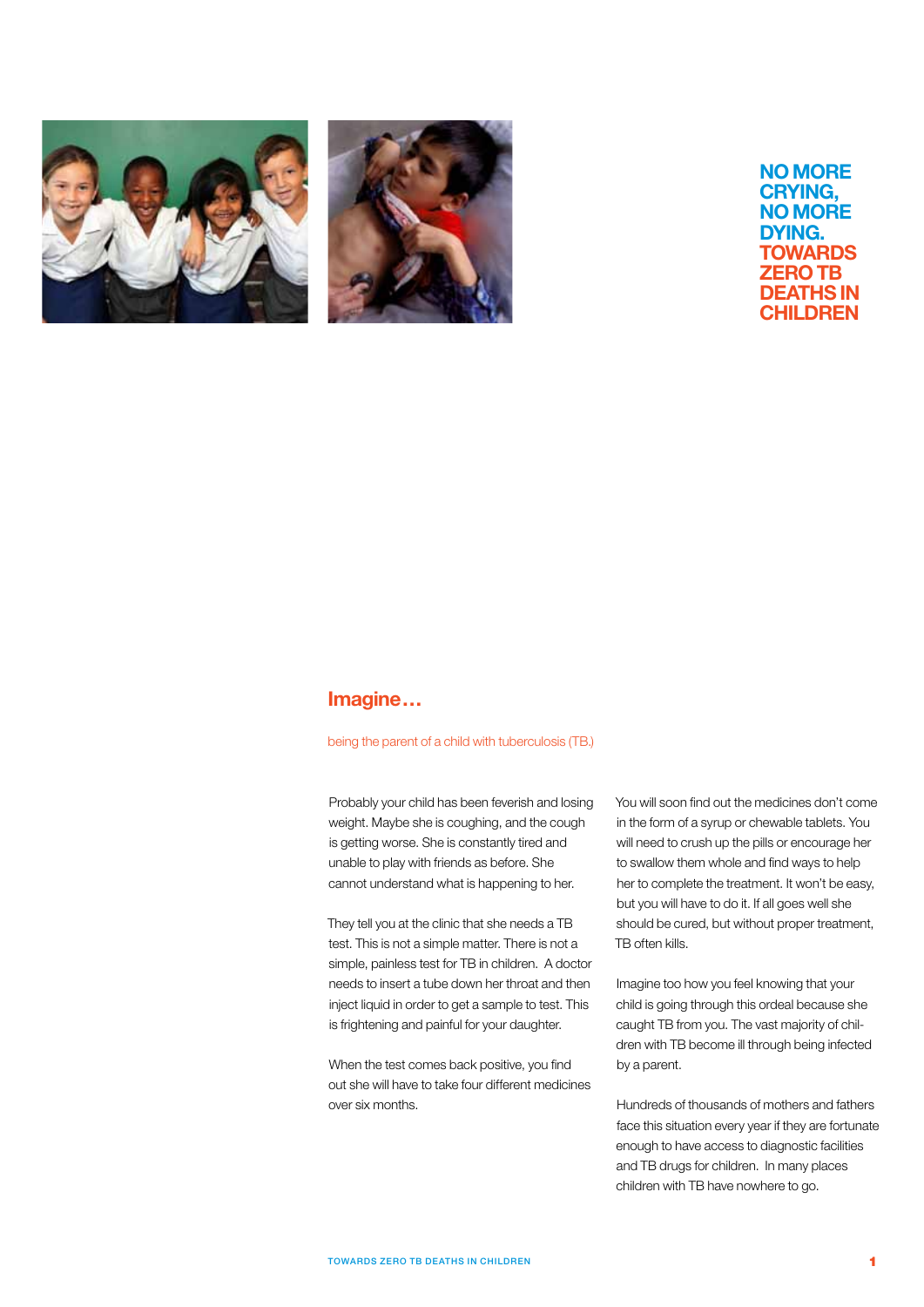

### **Why has childhood TB been so neglected?**

Until very recently childhood TB has not been a priority in public health and has remained essentially a hidden pandemic.<sup>4</sup>

All too often TB goes undiagnosed in children. While high-income countries now use sophisticated molecular tests to detect TB, most developing countries still use the method developed 130 years ago. The patient must cough up a sample of sputum, which is then checked under the microscope for the bacteria that cause TB. Young children generally are unable to produce a sample. Even if a child with active TB succeeds in providing a sample, it often contains no detectable bacteria. Compounding difficulties with diagnosis is the fact that children with TB have families that are poor, lack knowledge about the disease and live in communities with limited access to health care.

The challenge of diagnosing childhood TB has created a cycle of neglect, where insufficient awareness of the magnitude of the problem engenders a lack of public attention and funding. In addition myths about childhood TB abound. It is widely, and incorrectly, believed that all children with suspected TB need specialty care or expensive tests that are not available to all populations in the most heavily affected countries; and that TB treatment is more complicated or has more side effects in children, especially young children.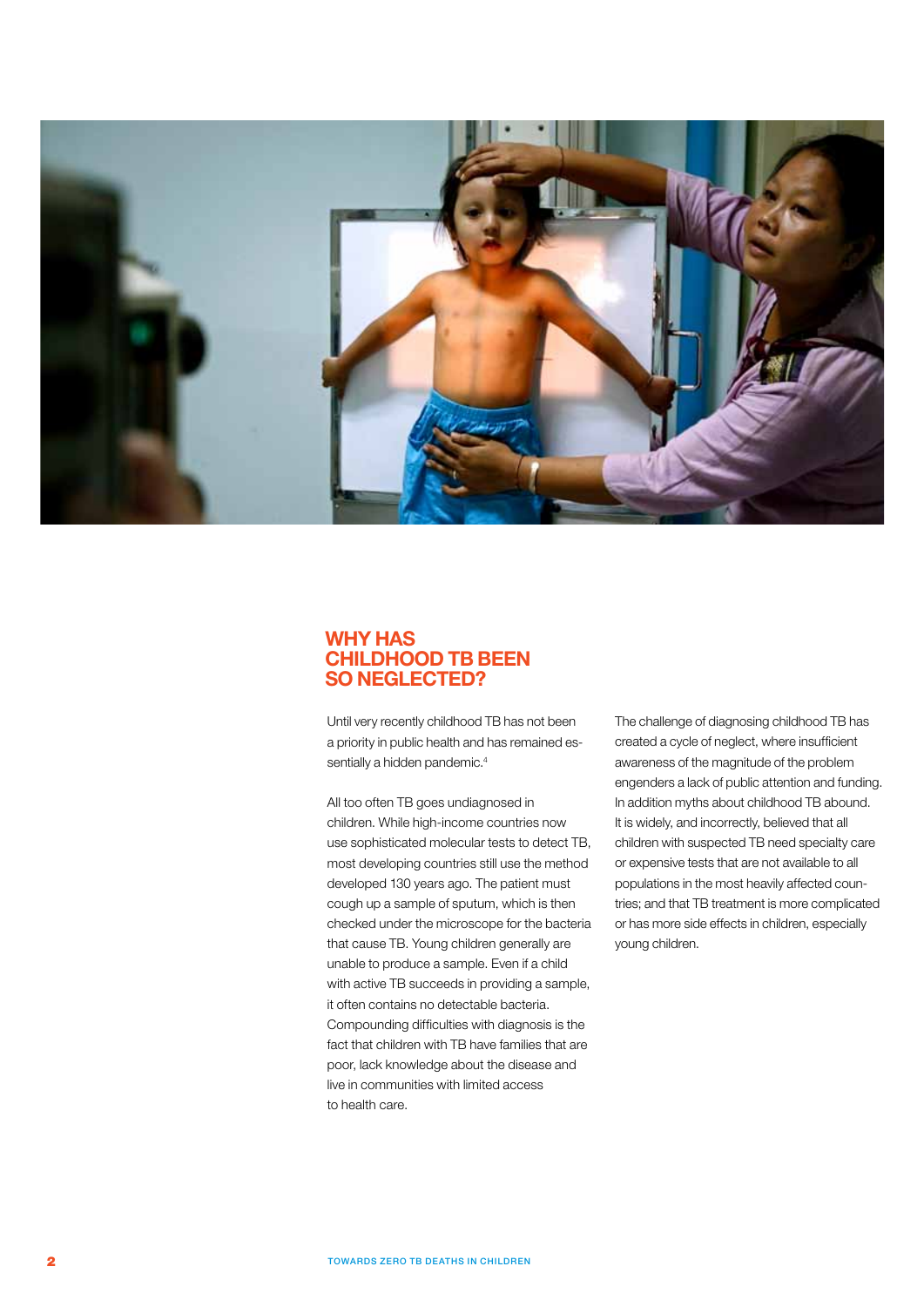### **22 high TB-burden countries**



### **To move towards zero TB deaths in children**

Children with TB usually respond well to TB treatment and tolerate TB drugs very well—but first their illness has to be detected. The World Health Organization (WHO) and the Stop TB Partnership are calling on all public health programmes and health care providers to transform their approach to case finding—so that all infants and children with TB get high-quality care and the world can move towards zero TB deaths among children. Here is what we need to do.

#### **Start viewing childhood TB as a "family"**

**illness.** Most children who become ill with TB have been infected by an adult—be it a parent or another person in the household. Any case of TB should prompt a careful assessment of the whole family's TB risk. Children showing typical signs and symptoms of TB for their age group and who live with a person who has TB regardless of whether a definitive diagnostic test is available - should be treated for TB. If there are no signs of illness, the child should be protected against TB with a six-month course of preventive treatment. Such protection is cheap and simple —a daily dose of a drug called isoniazid.

#### **Reach out to find all people affected by TB.**

Every year, some 3 million people affected by TB are not diagnosed and treated according to international recommendations. Most are in the world's most vulnerable groups: not just children but also adults living in remote rural areas or urban slums, migrant workers, displaced persons, prisoners and ethnic minorities. Many studies have shown that all those people could be receiving proper care—but only if there are efforts to actively look for people sick with TB in communities known to be at risk, and assist them in getting access to diagnosis and care. Only by reaching out to help all people with TB will we find all affected infants and children.

#### Prioritize outreach in children living

with HIV. Active outreach is especially critical in countries where HIV and TB are prevalent. In those settings screening programmes should provide testing for both infections to all infants and children. Those who test positive for HIV should be tested for TB, and if TB diagnosis is confirmed then TB treatment should be started immediately. After two to eight weeks on TB

treatment, they should begin antiretroviral therapy (ART). Children who do not have active TB should immediately be started on preventive therapy with isoniazid, simultaneously with ART.

#### **Integrate maternal and child health services, HIV care and TB care into a seamless package.** Every country seek-

ing to prevent deaths from TB among children living with HIV needs bold political leadership to integrate health services for women and children at every level through carefully developed and fully funded programmes. All pregnant women who are living with HIV should be examined for signs and symptoms of TB and provided with treatment if needed or preventive treatment with isoniazid. At every visit, babies and children who are malnourished or living with HIV should be checked for TB signs and symptoms. Making TB prevention and care an integral part of prevention of mother-to-child transmission of HIV, prenatal care, family planning and immunization services will prevent millions of unnecessary deaths among pregnant women and their children.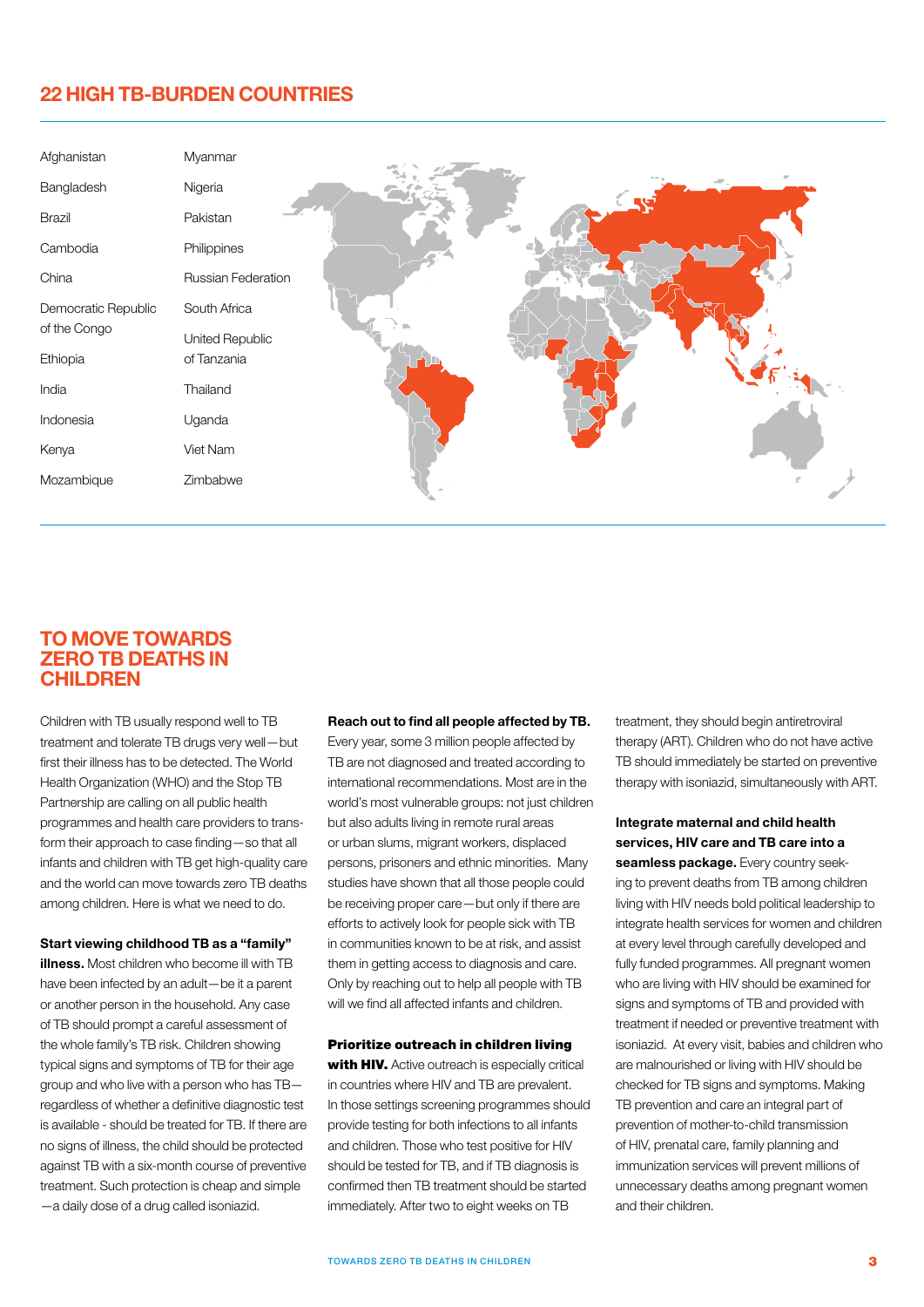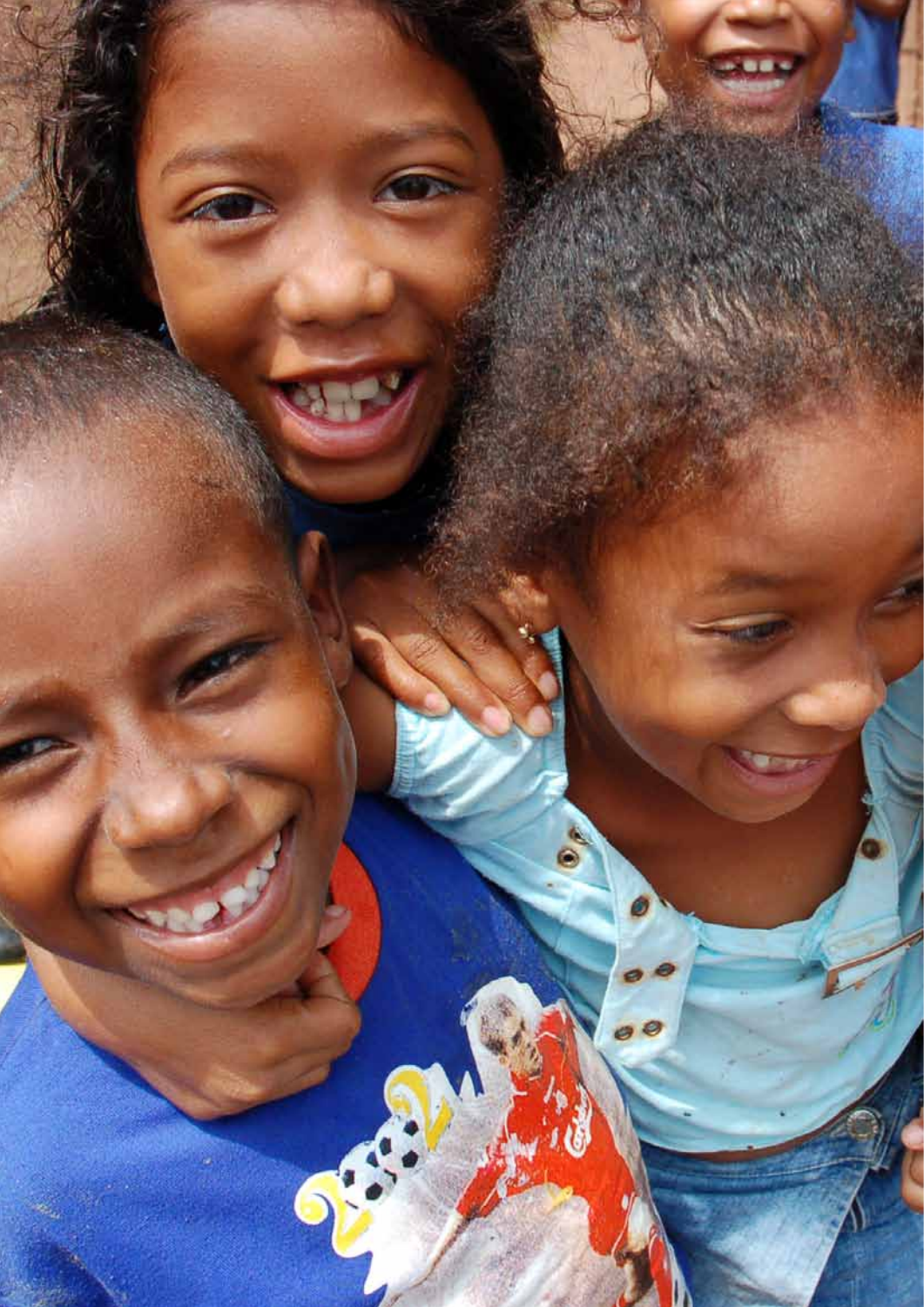

### **Reaching for zero at the community level**

An increasing number of studies are finding simple solutions for finding and treating more children affected by TB. In Bangladesh, in 2007, researchers from the Damien Foundation set out to determine whether raising awareness about the risk of childhood TB among health workers and teaching them to use a scoring card for TB symptoms would increase detection of childhood TB.<sup>5</sup>

The study compared childhood TB detection rates in 18 community health centres where health workers received training on childhood TB with detection rates in 18 comparable centres where no special training was provided. The result: the number of childhood TB cases detected more than trebled in the centres staffed by the newly trained health workers.

Another study, conducted in Karachi, Pakistan in 2011, engaged community members to help find TB cases, while also running a mass education campaign on the symptoms of TB.<sup>6</sup> The screeners used electronic scorecards on mobile phones to assess whether people in their community should seek a TB test; and then accompanied patients to the hospital or clinic. Each time screeners were successful in helping a person with TB reach diagnosis and care they received a cash incentive. One result was a 600% increase in detection of pulmonary tuberculosis among children.

### **Focus on TB and Pregnancy**

**More than half a million women of child-bearing age die from TB (including HIV-related TB) each year. The death of a mother leaves her child vulnerable to premature death.**

**Women living with HIV are highly susceptible to developing TB disease during pregnancy or soon after delivery.**

**TB is a leading infectious cause of death during pregnancy and delivery, especially among women living with HIV.**

**TB during pregnancy creates a high risk that babies will be born prematurely or have low birth weight.** 

**TB during pregnancy increases the risk of transmission of HIV to the baby.**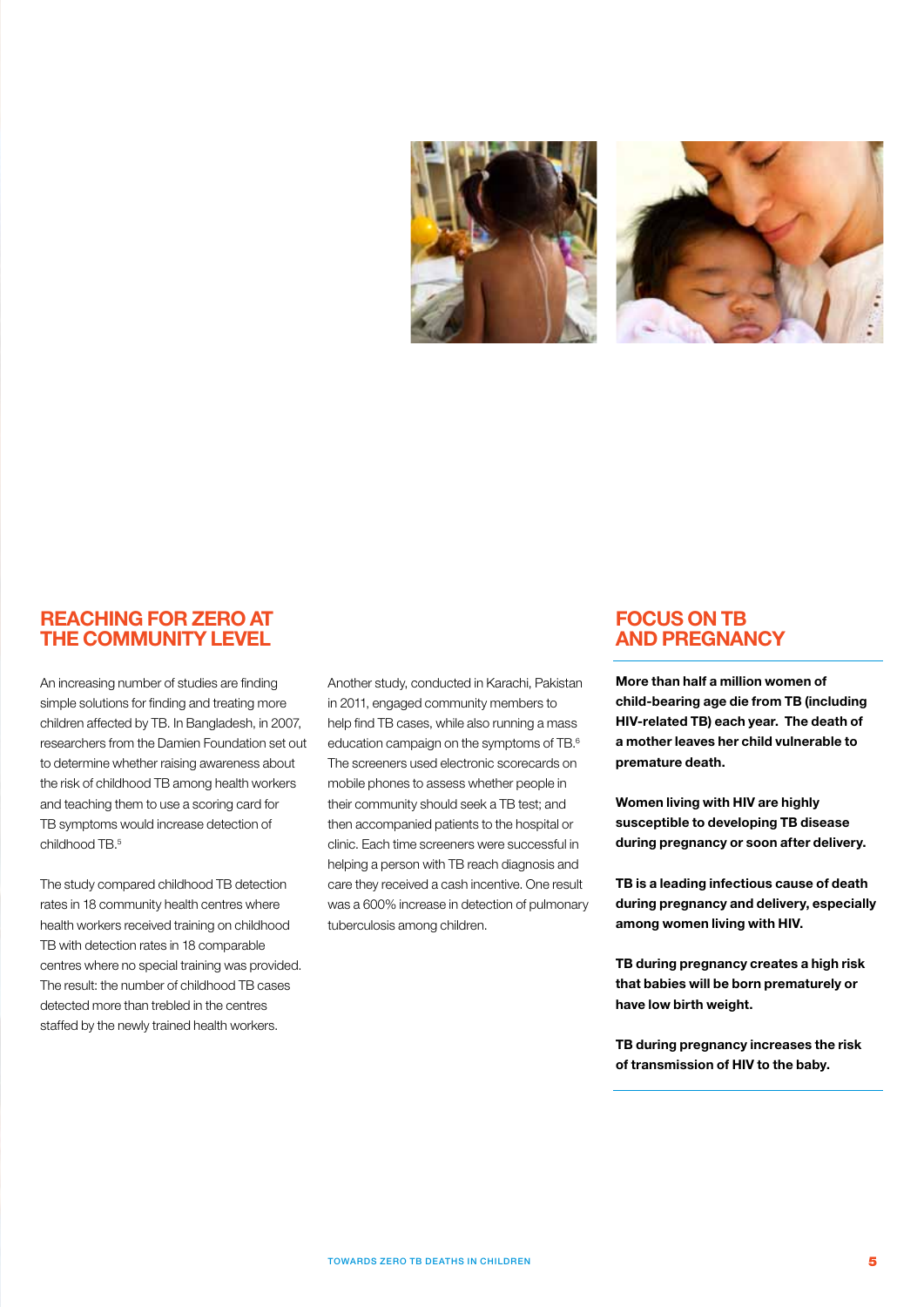# **Why we need better diagnostic methods, drugs and a vaccine**

### **Diagnostics Drugs Vaccine**

**Where we are:** Diagnosis is mostly done by microscopy, which is an inadequate test for TB in children. New rapid molecular tests, that are far more sensitive for detecting TB in children, are now becoming available, but the technology is costly and needs further testing. In addition, the traditional method of obtaining samples from children by inserting a tube down their nose or mouth is not ideal and may require an overnight stay in a hospital.

**What we need:** Cheap and rapid tests for TB that can detect active TB disease through a marker present in blood or urine and can be used in any health facility.

**Where we are: TB treatment requires taking** a mix of three to four different drugs over six months; for multidrug-resistant TB, at least 18 months of treatment with combination of even more drugs, including at least 6 months of injections that can have severe side effects. Currently all available formulations are in the form of tablets that have to be crushed or swallowed whole—not an easy task for many children.

**What we need:** In the immediate future, childfriendly formulations; and within ten years, new drugs and regimens with shorter treatment time.

**Where we are:** The current vaccine for TB, the Bacillus Calmette-Guérin (BCG), was discovered in the 1920s and offers only limited protection against severe forms of TB in young children but does not create lifelong protection. It is unsafe for use in children living with HIV.

**What we need:** A fully effective vaccine that protects children (and adults), including those living with HIV, against all forms of TB.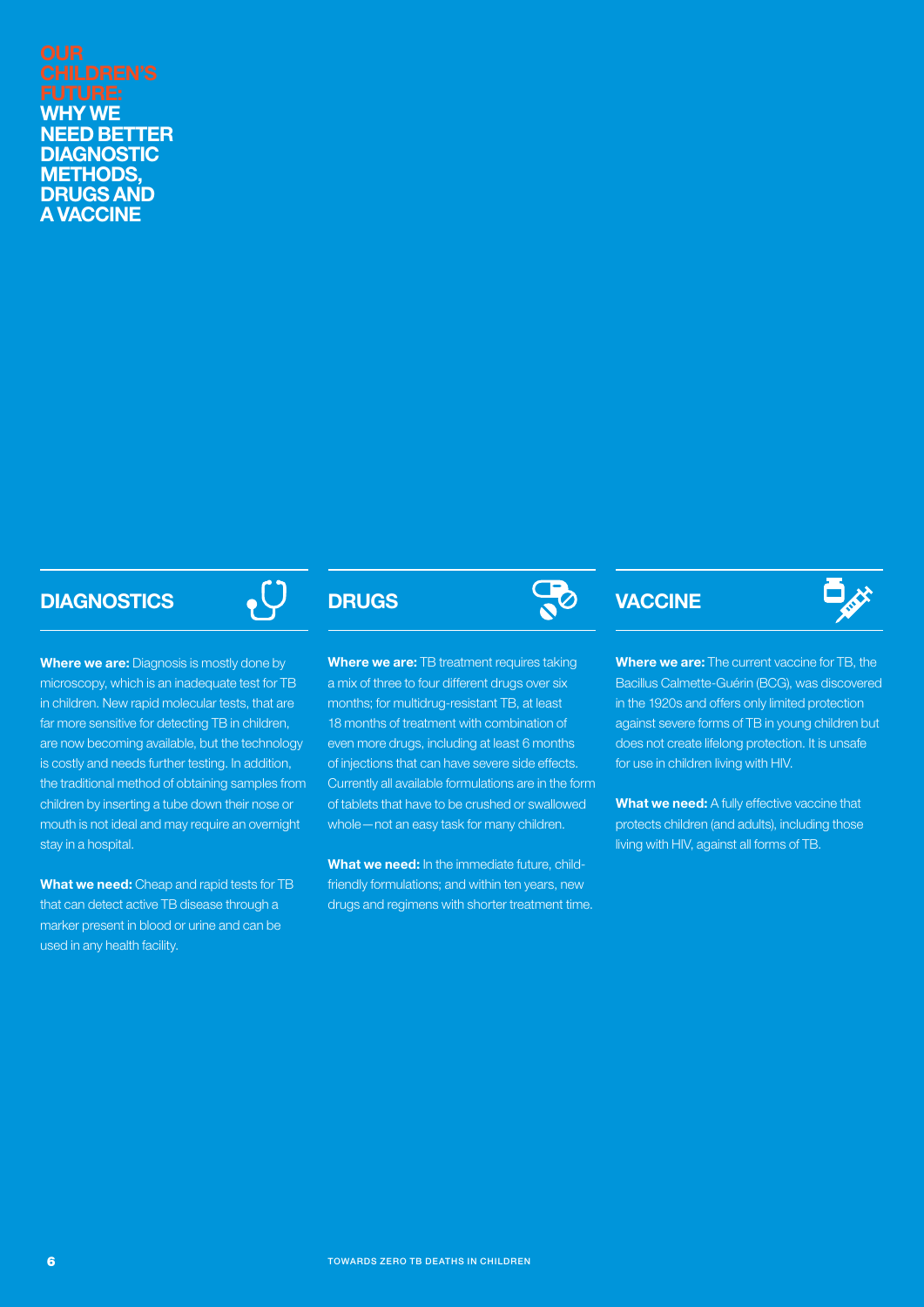### **Global spending ON RESEARCH and Development of new TB diagnostics**

### **THE SEARCH FOR A QUICK TB TEST**

The lack of a simple-to-use, inexpensive TB test is a serious barrier to reaching all children who need TB treatment. The quest to find such a test is on, but current funding is far too low.

### **\$ 44 566 101**

**Total funds made available in 2010 (US dollars)**

### **\$ 340 000 000**

**2010 target for spending on diagnostic research in the** *Global Plan to Stop TB* **(US dollars)** 

# **\$ 1.7 billion**

**Total spending needed to meet the targets for new diagnostics of the**  *Global Plan to Stop TB* **between 2011 and 2015 ( US dollars)**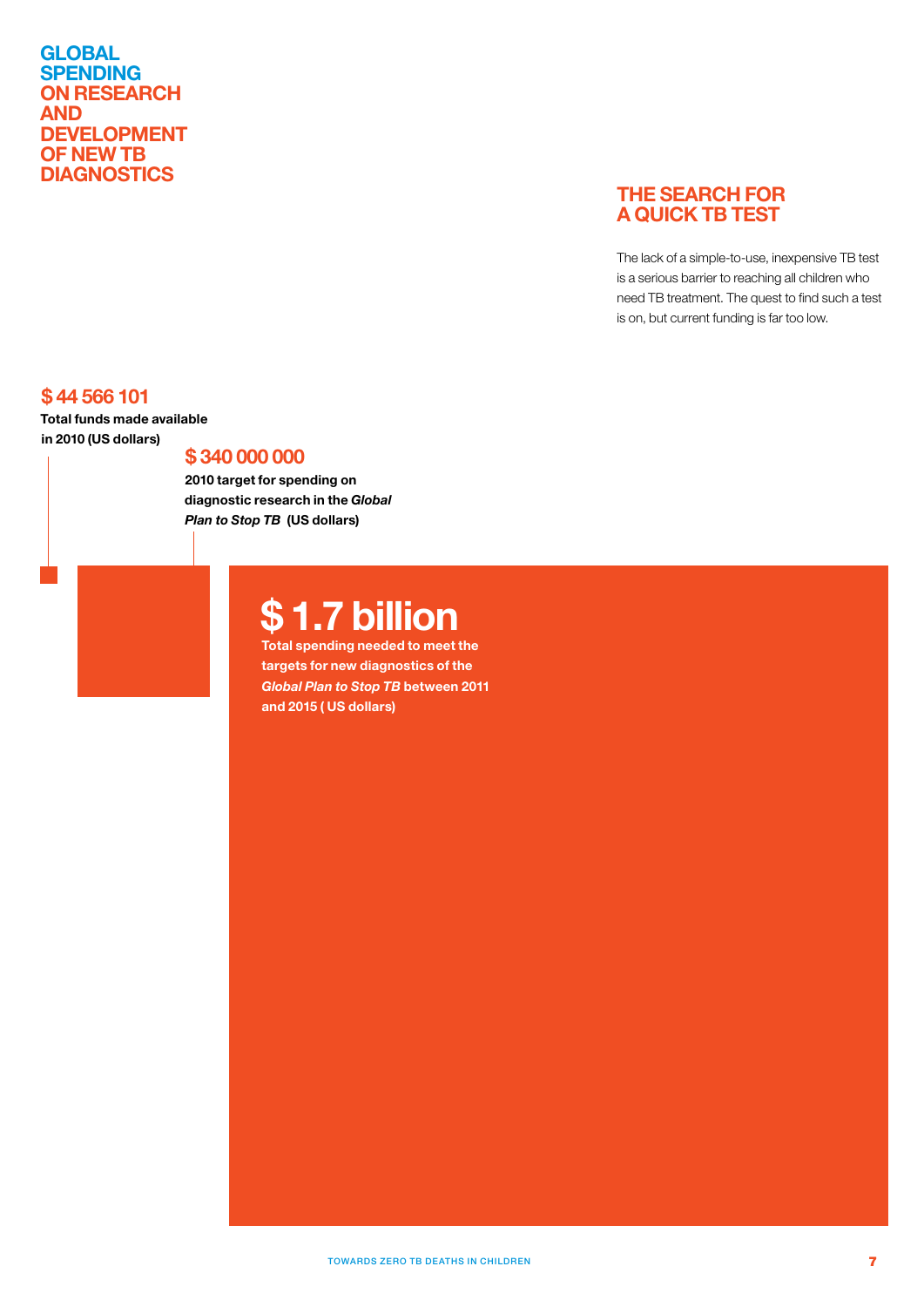### **Statements of support on TB**



#### **Ban Ki-moon United Nations Secretary-General**

Tuberculosis is a silent killer. We must raise the volume. TB hits poor, vulnerable and voiceless families. It takes the lives of tens of thousands of children every year and has struck down so many mothers and fathers. Millions of children are orphans because a parent died of TB. In these hard times, let us work even harder in the global fight against TB. We have the means to end these needless deaths. Let us act now.



#### **DR Jorge Sampaio**

**UN Secretary-General's Special Envoy to Stop TB and former President of Portugal**

Every time I visit a country heavily affected by tuberculosis (TB) and look into the bright young faces of its children I feel a renewed sense of purpose in my role as the UN Secretary-General's Special Envoy to Stop TB. These children represent our future, but that future is dimmed by the menace of TB. We can't fully protect children against becoming ill with TB. But reaching every child who needs it with high-quality treatment, we can prevent the unthinkable—the loss of the life of a child to TB, a curable illness. I call on the world's leaders to commit to reaching the goal of zero TB deaths in children in the next five years.



### **Dr Mario Raviglione**

#### **Director, Stop TB Department, WHO**

TB is a preventable and curable disease, but every year half a million children suffer from TB and thousands lose their lives. In 2010, there were ten million orphans due to parental TB deaths worldwide. Progress on addressing this epidemic in children has been pitifully slow. There is an urgent need for the global health community to step up commitment and take concerted action towards ensuring that "not even one child dies from TB". We must jointly accelerate efforts and invest all our energy to free the world from TB in children. WHO is committed to guiding these efforts.

#### **Blessina Kumar**

### **Vice-Chair of the Stop TB Partnership Coordinating Board and representative for communities affected by TB**

TB is killing one child every 5 minutes! We do not see them affected but their ashes swirl all around us. How long will we use the usual argument that TB is different and continue to turn a blind eye. The success we have had fighting polio in India shows that when all players and stakeholders make a real effort we can put an end to unnecessary suffering and loss of lives. Now we must turn our eyes to TB and eradicate it. I am asking for a band of dedicated people to join me to call for 100% commitment to make 'Getting to ZERO' a reality.



### **Rachel Orduño Patient Advocate**

For three agonizing years, I was misdiagnosed with flu, colds, allergies, respiratory infections, pneumonia, and asthma. My 3-year-old niece also suffered through surgeries to remove a recurring cyst. Only after I was correctly diagnosed, was her removed tissue tested and found positive for TB. We both started the daily medication treatment for active TB disease and five other family members took the preventive, twice-weekly dosing to neutralize the infection. I am living proof that TB is preventable, treatable and curable. But unless more is done to diagnose and treat men, women and children quickly and accurately, millions of lives will be lost.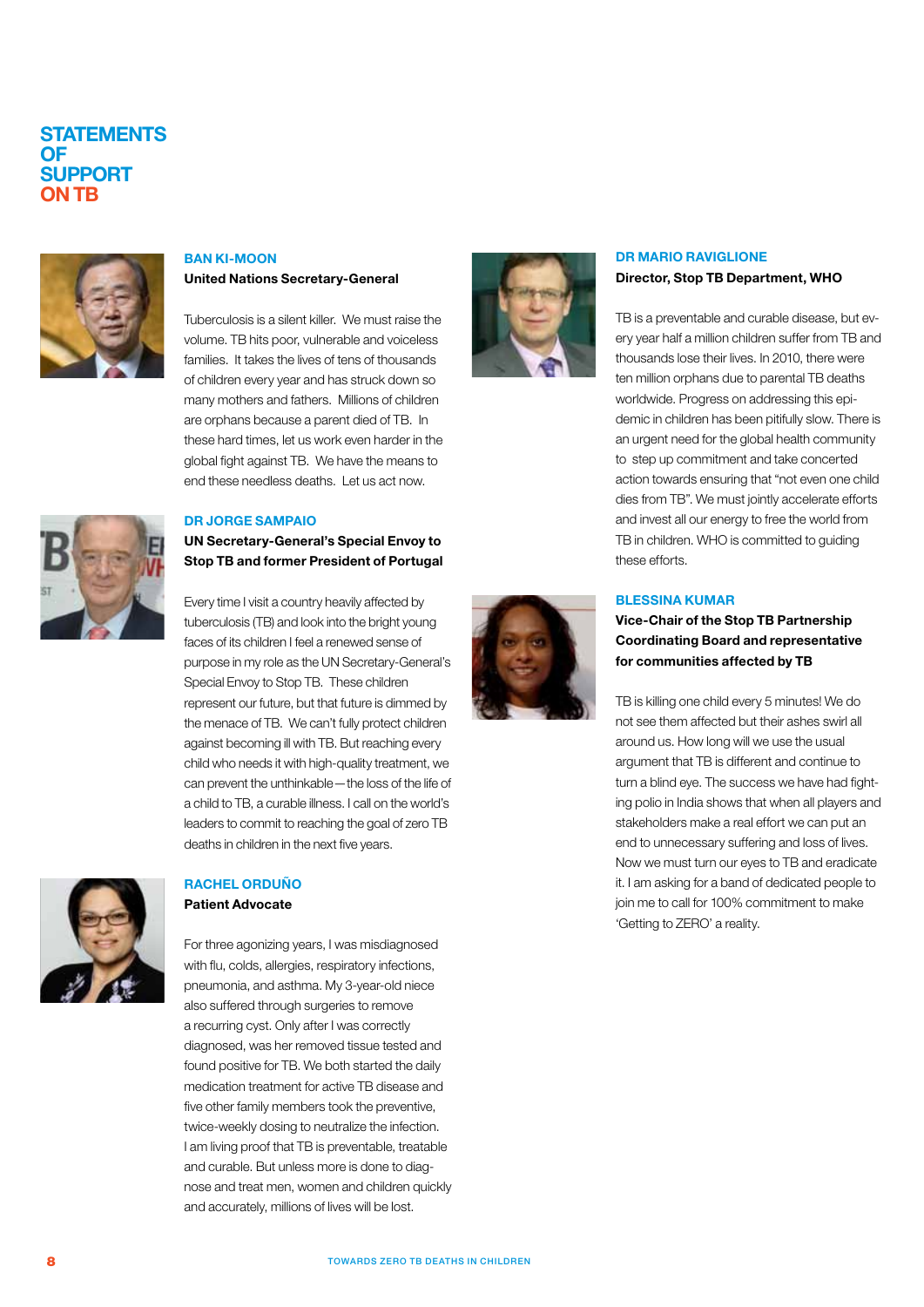

#### **Dr Lucica Ditiu**

**Executive Secretary, Stop TB Partnership**

I wish to send a message to mothers everywhere. We have all gone thorough difficult nights when our children are sick and cannot sleep because they are feverish and coughing. They toss and turn in their beds and we feel desperate and helpless. Imagine your child is in this state because he or she has TB. Imagine the child coughing and coughing and crying—and this goes on and on for weeks and weeks. TB should not make any child suffer or die. We know how to cure TB and we know how to prevent it, and both are cheap interventions. Any child dying of TB in the year 2012 is an affront to our civilization. Children do not have the power to speak for themselves or push for action. We all have to do it! Otherwise, none of us can look our children in the eyes.



#### **Dr Steve Graham**

**Associate Professor of International Child Health, University of Melbourne, Australia and Chair of the Childhood TB sub-group of the Stop TB Partnership's DOTS Expansion Working Group**

It is very encouraging that TB in children is gaining recognition as an important public health challenge worthy of far greater attention. and this change positions us to address issues that have languished up until now. First, we have interventions that can prevent TB deaths in children—but many countries are not using them in practice. That has to change. Second, we must ensure that children are included in crucial research to develop new and better diagnostic tests and drugs for TB.



#### **DR Denis Broun Executive Director, UNITAID**

TB is a curable disease that continues to kill, largely due to the lack of innovation in TB treatment and low demand in markets. As in other disease areas, children's treatment needs for TB have been under-recognized. And yet, the impact of TB in children is real and devastating, with half a million children needing treatment today. To address this gap, UNITAID has catalyzed the development of a market for quality-assured paediatric products by providing close to US \$10 million for the supply of over one million treatments and by investing in the WHO Prequalification Programme. But more action is required to make child-friendly TB medicines available to all children in need, at low cost and supplied faster. UNITAID is taking the lead in developing tools to measure the need for products and the market shortcomings for paediatric diagnostics and medicines so as to boost targeted action and better support all stakeholders working to increase children's access to the products they need and to which they have a right.



#### **Dr Carole Presern**

### **Director of the Partnership for Maternal, Newborn & Child Health**

When pregnant women become sick with TB there is a strong chance they will die during childbirth. The risks to their children are equally severe. Some might be premature; others are at greater risk of low birth weight and subsequent mortality. In addition, mothers living with HIV who have TB are more likely to transmit HIV to their babies. If we are to achieve the Millennium Development Goals we must act now.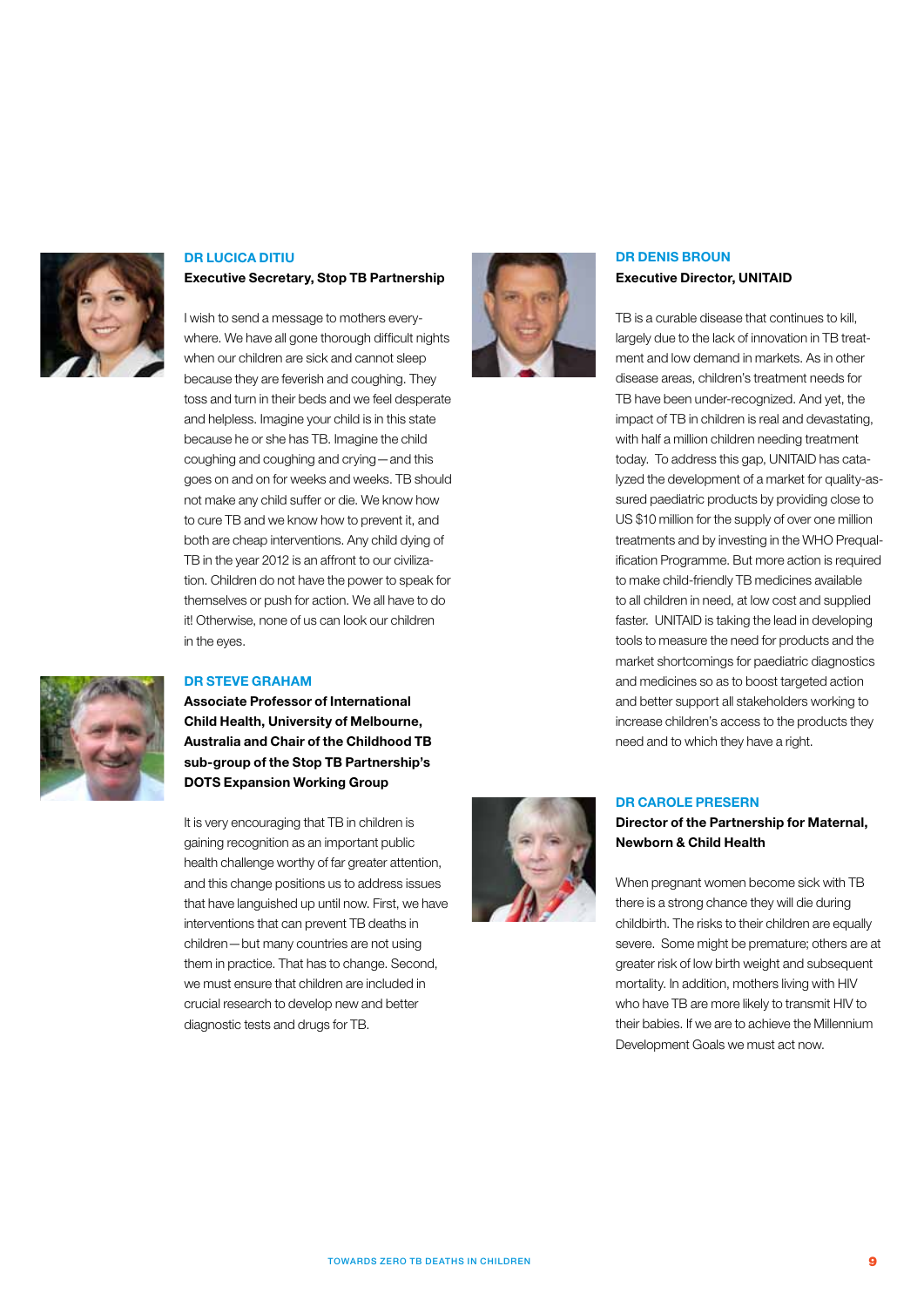### **Fighting childhood TB at national- and community-levels What different players need to do**

### **National TB programmes**

- Develop childhood TB guidelines and make diagnosis and treatment of childhood TB a priority
- Evaluate all children who have been in contact with adult TB patients to determine if they need treatment for active TB or preventive treatment with isoniazid
- Train all health workers to recognize TB symptoms in children; ask about contact with people affected by TB at each visit and take a family-based approach to evaluating TB risk
- Offer HIV testing in the context of TB care
- Routinely record and report numbers of cases of TB in infants and children
- Conduct research aimed at finding the most effective ways to improve and build childhood TB programmes

## **Health workers who care for sick children**

– Stay alert to symptoms typical of TB and make needed referrals

| <b>HEAI</b> |
|-------------|
| THE I       |

### **TH WORKERS IN the private sector**

- Learn about TB and follow the government guidelines for prevention, diagnosis and treatment
- Report to the national TB programme each child diagnosed with TB

### **Health centres providing prenatal and obstetric care**

- Evaluate every pregnant woman for TB risk and provide needed referral or treatment
- Provide preventive treatment with isoniazid to all pregnant women living with HIV
- Evaluate newborn infants for TB as soon as possible after birth if the mother had TB during pregnancy
- Liaise with the national TB programme



- Evaluate HIV-infected and malnourished children for TB signs and symptoms at every opportunity
- If TB is suspected, refer the child to the national TB programme



- Train staff on TB prevention, diagnosis and treatment and ensure they understand these are priorities for saving lives
- Create strong links with maternal and child health programmes and the national TB programme
- Routinely evaluate all pregnant women for TB risk as part of prevention of mother-to-child transmission services
- Ensure children with HIV are routinely screened for TB as part of standard clinical care
- Provide preventive treatment with isoniazid to all patients living with HIV who are at risk of TB but do not have active TB disease

### **People in TB-affected COMMUNITIES**

- Seek prompt medical attention for any child or adult who has TB symptoms
- Bring any child who has been in contact with a person sick with TB to a health centre for TB testing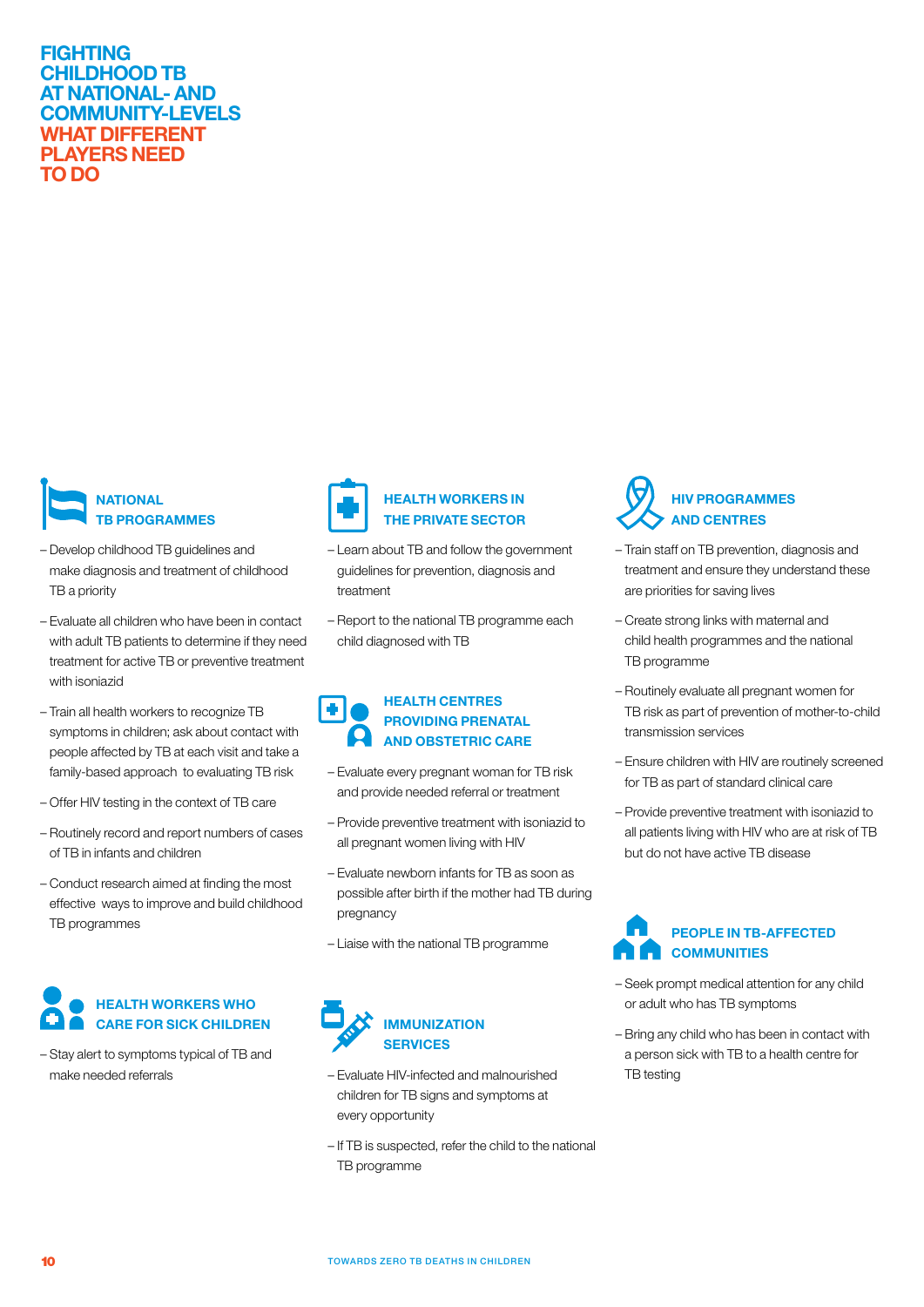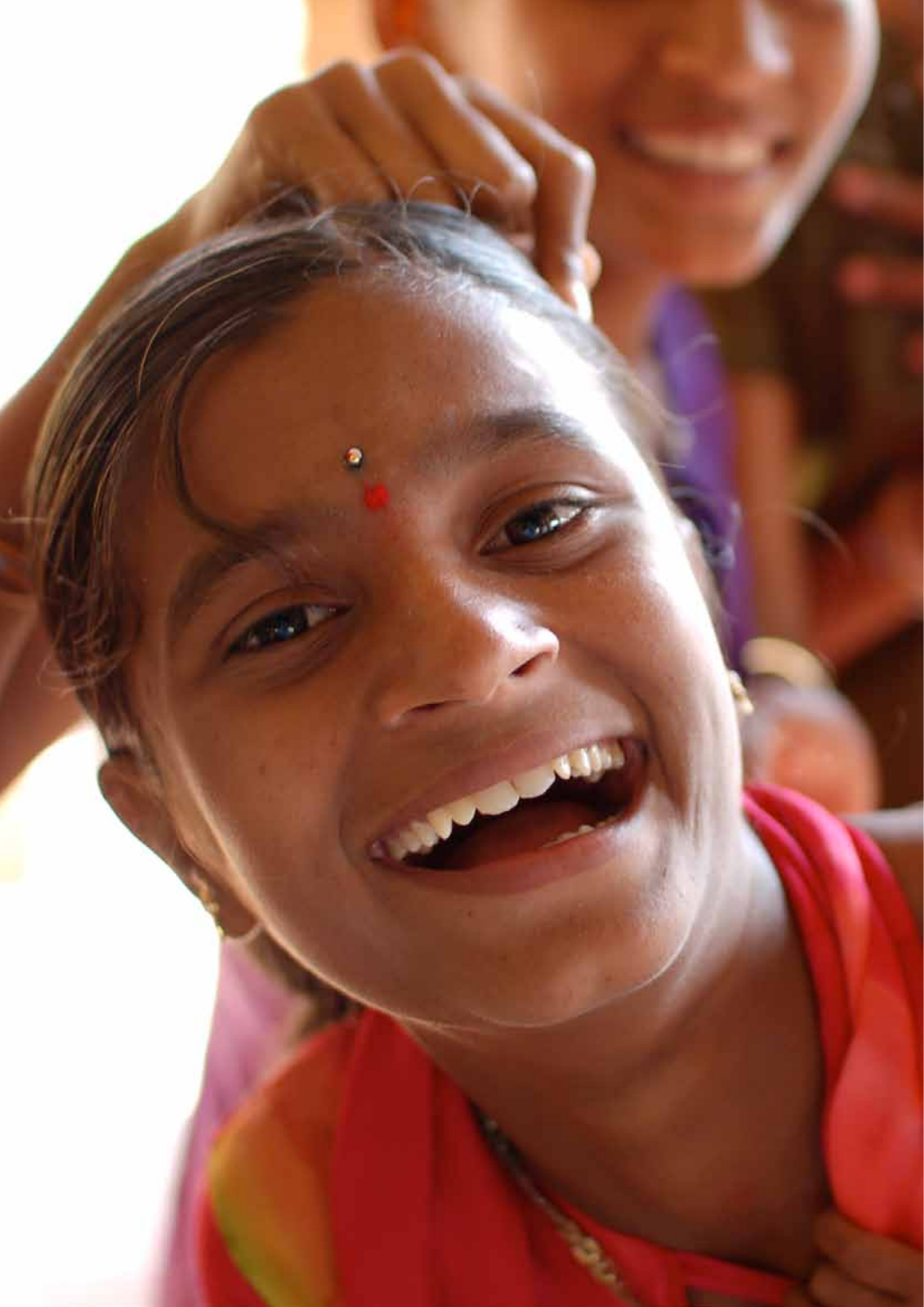



### **roadmap Towards zero TB deaths in CHILDREN**

### **2015**

All national TB programmes and linked health centres implement the actions on childhood TB outlined on page 10

All HIV centres evaluate pregnant women and their infants for TB risk

All research studies on new TB diagnostics and drugs include pregnant women and children among participants

More accurate estimates of the number of TB cases and deaths among children available for all countries

Funding for research on TB diagnostics, drugs and vaccines increase to a total of US\$ 2.5 billion dollars per year, as called for in the Global Plan to Stop TB<sup>7</sup>

### **2020**

A quick inexpensive "point of care" TB test that provides accurate diagnosis in children available worldwide

Shorter, child-friendly TB treatment and preventive treatment available worldwide

A new vaccine able to prevent TB infection and disease in children and adults is on the market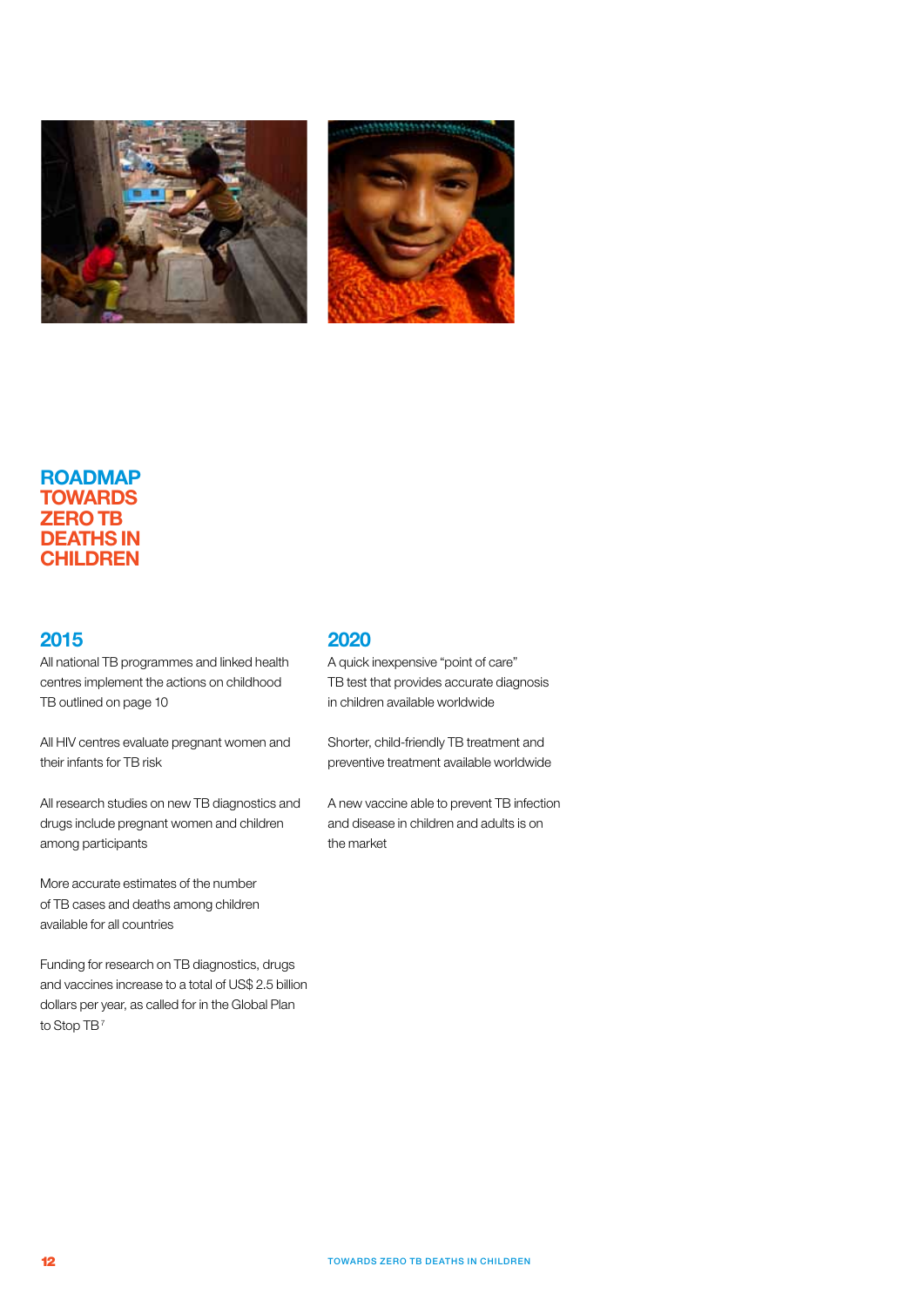## **TAKE ACTION AGAINST**

Sign the Call to Action. In March 2011, experts on childhood TB from around the world gathered in Stockholm, Sweden to develop a roadmap for addressing childhood TB with the goal of reaching zero TB deaths in children. Together they launched a Call to Action for Childhood TB<sup>8</sup>

#### **Please add your voice to the Call at:**

www.stoptb.org/getinvolved/ctb\_cta.asp

#### **Donate now to the Stop TB Partnership.**

Our TB REACH projects are using innovative approaches to finding, diagnosing and curing more children with TB. For more information, link to www.stoptb.org/getinvolved/donate.asp

#### **To find out more about TB, visit:**

WHO Stop TB Department www.who.int/tb/en/

Stop TB Partnership www.stoptb.org

#### **Note**

- 1 Nelson LJ and Wells CD, *Global epidemiology of childhood tuberculosis.* Int J Tuberc Lung Dis, 2004, 8(5): 636-647
- 2,3 The World Health Organization is preparing new estimates that will be released later in 2012.
- 4 *Children and Tuberculosis: Exposing a Hidden Epidemic,* 2011, Action Project, http://c1280352.r52. cf0.rackcdn.com/childrens\_tb\_0811v2.pdf
- 5 K. Talukder et al, *Intervention to increase detection of childhood tuberculosis in Bangladesh.* Int J Tuberc Lung Dis, 2012, 16(1): 70-75
- 6 Khan A et al, *Engaging the private sector to increase tuberculosis case detection: an impact study,* in press 2012
- 7 *Global Plan to Stop TB 2011-2015,* 2010, Stop TB Partnership, http://www.stoptb.org/global/plan/
- 8 *Childhood Tuberculosis: Progress Requires Advocacy Strategy Now.* Sandgren A, ERJ, 2012 (In press)

The designations employed and the presentation of the material in this publication do not imply the expression of any opinion whatsoever on the part of the World Health Organization concerning the legal status of any country, territory, city or area or of its authorities, or concerning the delimitation of its frontiers or boundaries. Dotted lines on maps represent approximate border lines for which there may not yet be full agreement.